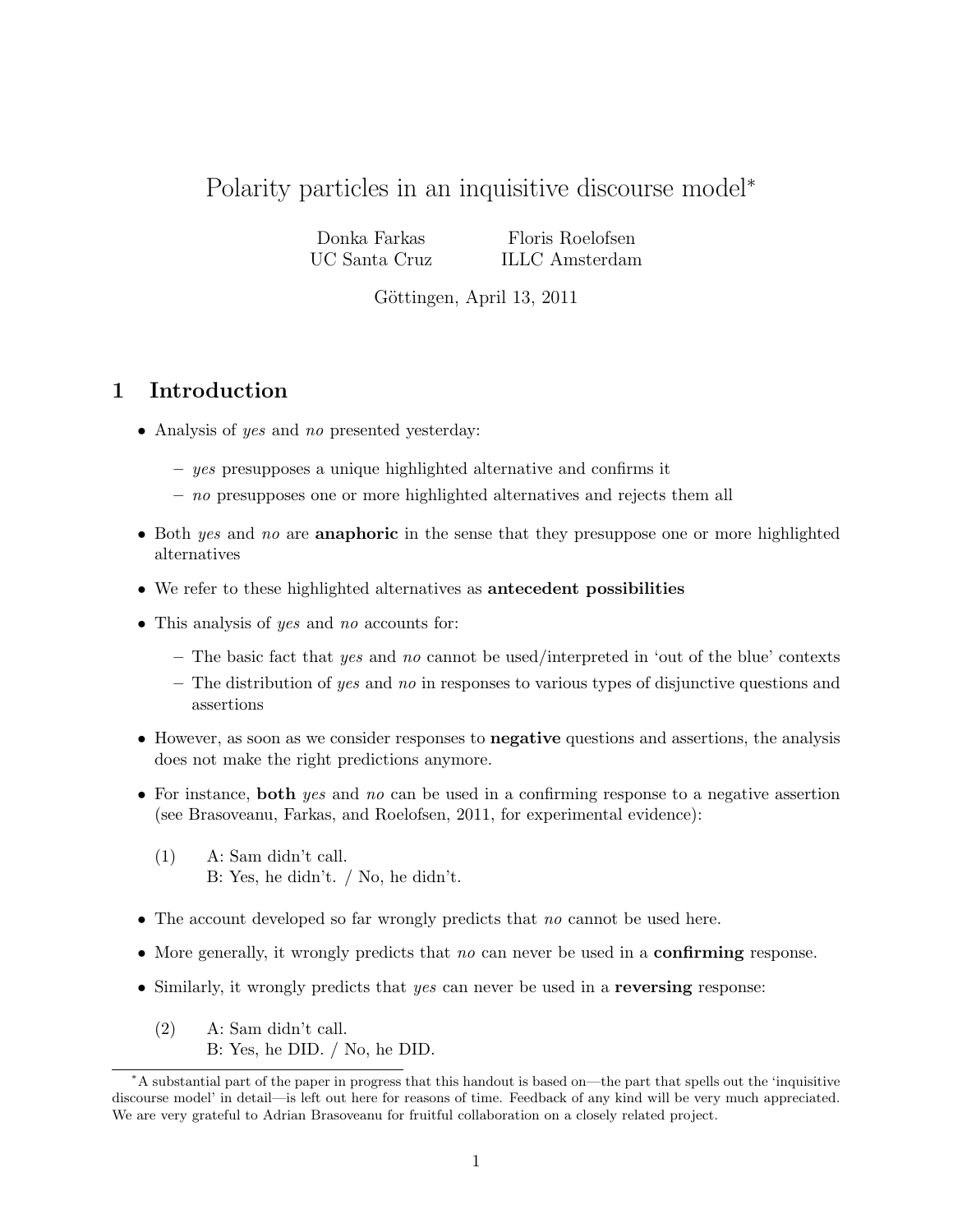- Our aims for today:
	- Extend the analysis of polarity particles developed so far to account for responses to negative questions<sup>1</sup> and assertions, incorporating and further developing ideas from Farkas and Bruce (2010) and Farkas (2010, 2011)
	- Explore consequences for disjunctive questions and assertions (especially with negation)
	- Provide additional evidence for the account from languages other than English

## 2 Positive and negative possibilities

- Consider the following contrast:
	- (3) Susan didn't pass the exam. (4) Susan failed the exam.
		- a. Yes, she didn't pass. b. No, she didn't pass.

a. Yes, she failed.

- b. \*No, she failed.
- $\bullet$  (3) and (4) are entirely **equivalent** in the system developed so far:
	- They express exactly the same proposition
	- They highlight exactly the same possibility
- Still, they do not license the same polarity particle responses.
- This contrast can only be accounted for semantically if our notion of meaning is fine-grained enough—that is, if propositions have enough structure—to reflect the relevant difference between  $(3)$  and  $(4)$ .
- Basic idea:
	- Propositions are sets of possibilities, as before
	- Possibilities may be highlighted or not, as before
	- But now, possibilities may also be positive or negative
	- Negative possibilities are those that are introduced by negative clauses; all other possibilities are positive.
	- So:  $\llbracket (3) \rrbracket$  consists of a **negative** possibility, while  $\llbracket (4) \rrbracket$  consists of a **positive** possibility
	- Polarity phrases presuppose positive/negative antecedents, just like pronouns presuppose masculine/feminine antecedents
	- Polarity particles in English do double duty:
		- ∗ They may signal whether the antecedent possibilities are confirmed or rejected
		- ∗ or whether the antecedent possibilities are supposed to be positive or negative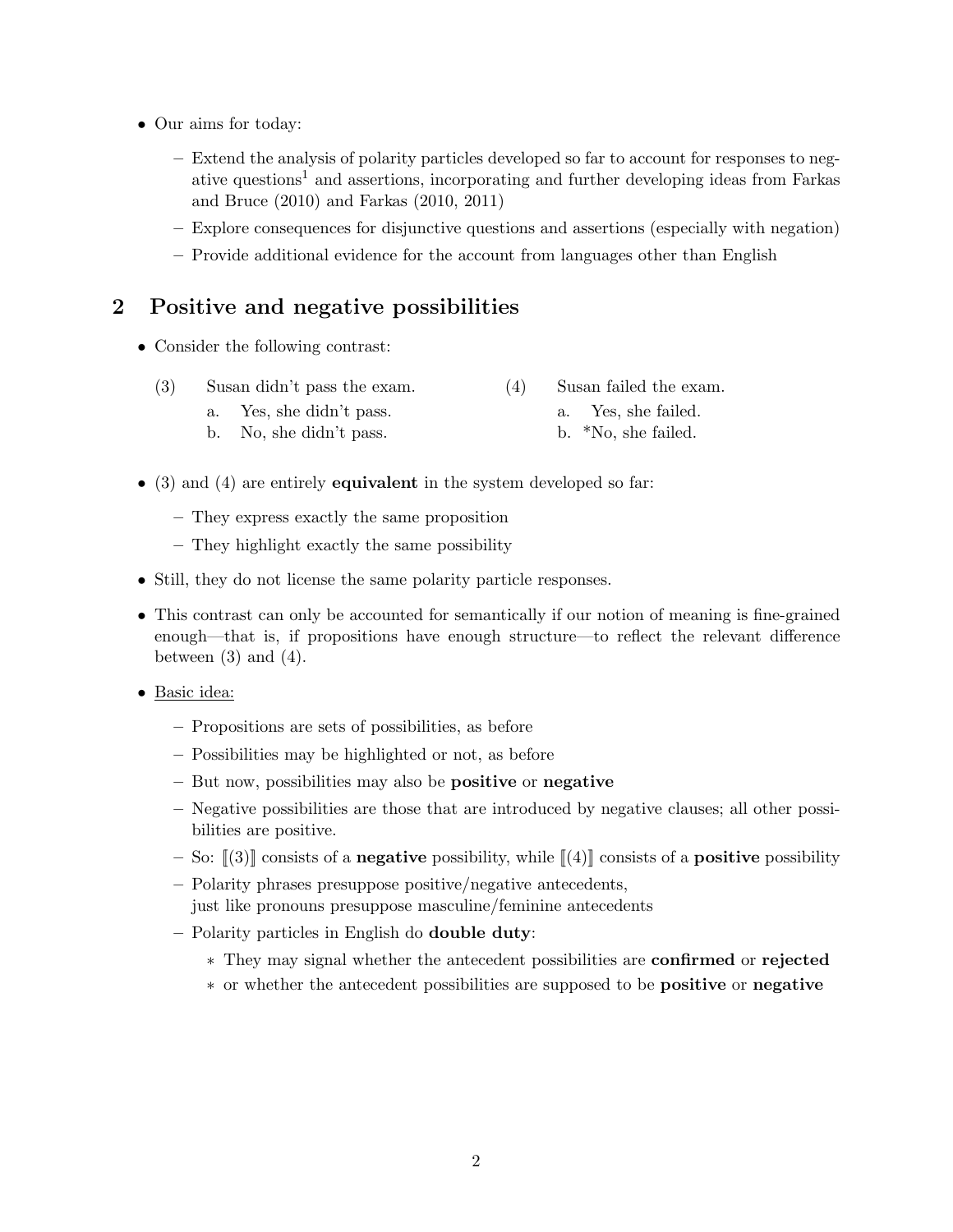

# 3 Introducing negative possibilities

- Notation
	- $\llbracket \varphi \rrbracket =$  the proposition expressed by  $\varphi$
	- $\|\varphi\|_{\text{H}}$  = the possibilities in  $\|\varphi\|$  that are highlighted
	- $[\![\varphi]\!]_L$  = the possibilities in  $[\![\varphi]\!]$  that are not highlighted ('lowlighted')
	- $\llbracket \varphi \rrbracket^+$  = the possibilities in  $\llbracket \varphi \rrbracket_H$  that are positive
	- $\llbracket \varphi \rrbracket_{\overline{\text{H}}}$  = the possibilities in  $\llbracket \varphi \rrbracket_{\text{H}}$  that are negative
	- $-\llbracket \varphi \rrbracket_{\mathrm{L}}^+$  = the possibilities in  $\llbracket \varphi \rrbracket_{\mathrm{L}}$  that are positive
	- $[\![\varphi]\!]_L^-$  = the possibilities in  $[\![\varphi]\!]_L$  that are negative
- Negative possibilities are introduced by sentential negation
- The semantic contribution of sentential negation

$$
-\n\begin{bmatrix}\n\text{not } \varphi\n\end{bmatrix}_{H}^{-} = \{ \overline{U[\varphi]} \}
$$
\n
$$
-\n\begin{bmatrix}\n\text{not } \varphi\n\end{bmatrix}_{H}^{+} = \begin{bmatrix}\n\text{not } \varphi\n\end{bmatrix}_{L}^{+} = \begin{bmatrix}\n\text{not } \varphi\n\end{bmatrix}_{L}^{-} = \emptyset
$$

In words:

- [not  $\varphi$ ] consists of a single negative highlighted possibility: the complement of  $\bigcup [\varphi]$
- Examples
	- $-$  [Susan failed the exam] consists of a single  $[H,+]$  possibility
	- [[Susan did not pass the exam]] consists of a single [H,−] possibility
	- In both cases, the possibility involved consists of all worlds where Susan failed
	- However, in one case this possibility is positive, in the other it is negative

<sup>&</sup>lt;sup>1</sup>We will restrict our attention here to low negation polar questions (e.g., Did Peter not call?). High negation polar questions (e.g., Didn't Peter call?) seem to pattern with positive polar questions.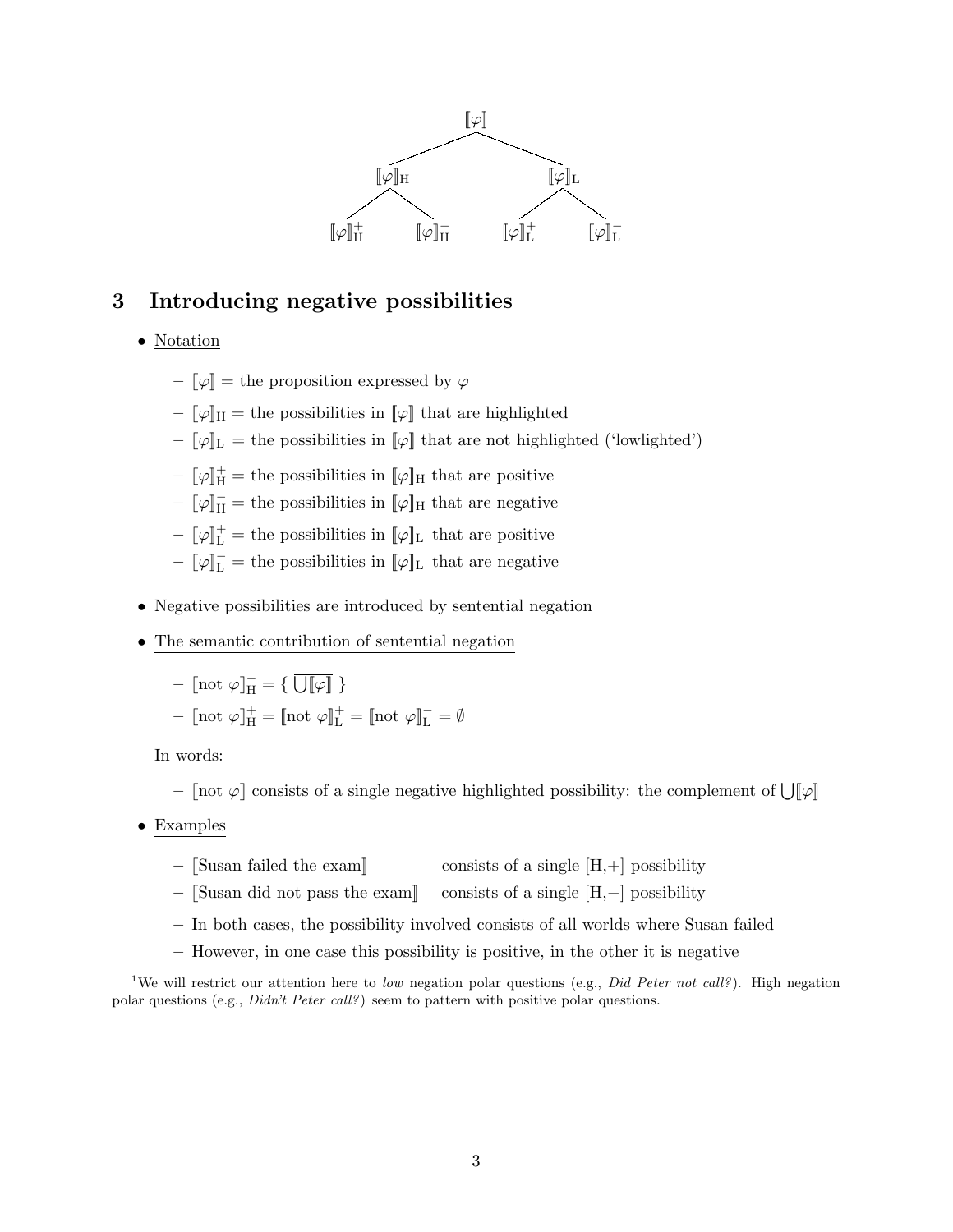## 4 PolP: absolute and relative polarity features

- We will not directly specify the semantics of yes and no
- Rather, we think of these polarity particles as realizing certain polarity features
- Polarity features are hosted by a syntactic node which we will refer to as  $\text{PolP}$
- There are two relative polarity features: [SAME] and [REVERSE]
- And there are also two absolute polarity features: [+] and [−]
- PolP always hosts one relative polarity feature and one absolute polarity feature
- Thus, in total there are four possible feature combinations in PolP:
	- $-$  [SAME, $+$ ]
	- [same,−]
	- $-$  [REVERSE, +]
	- [reverse,−]
- To be specified:
	- The semantics of these four possible feature combinations in PolP
	- Feature realization rules:
		- ∗ which particles can realize which features, and
		- ∗ given a certain feature combination, which features are to be realized
- Together, this will yield an account of the distribution and interpretation of yes and no

### 4.1 Interpretation of feature combinations in PolP

- $[SAME,+]$ 
	- presupposes that there is a unique  $[H,+]$  alternative on the Table<sup>2</sup>
	- if this presupposition is met, it *confirms* the unique  $[H,+]$  alternative
- $[SAME, -]$ 
	- presupposes that there is a unique [H,−] alternative on the Table
	- if this presupposition is met, it confirms the unique [H,−] alternative
- $[REVERSE,+]$ 
	- presupposes that there is at least one [H,−] alternative on the Table
	- if this presupposition is met, it rejects all the  $[H,-]$  alternatives on the Table

<sup>2</sup>We assume a discourse model that combines the basic architecture of (Farkas and Bruce, 2010) with inquisitive semantics. In this model, a discourse context includes a stack of propositions, representing the proposals under consideration. This stack of propositions is called the Table. For convenience, we refer to alternatives that are contained in the *first* proposition on the Table simply as 'alternatives on the Table.'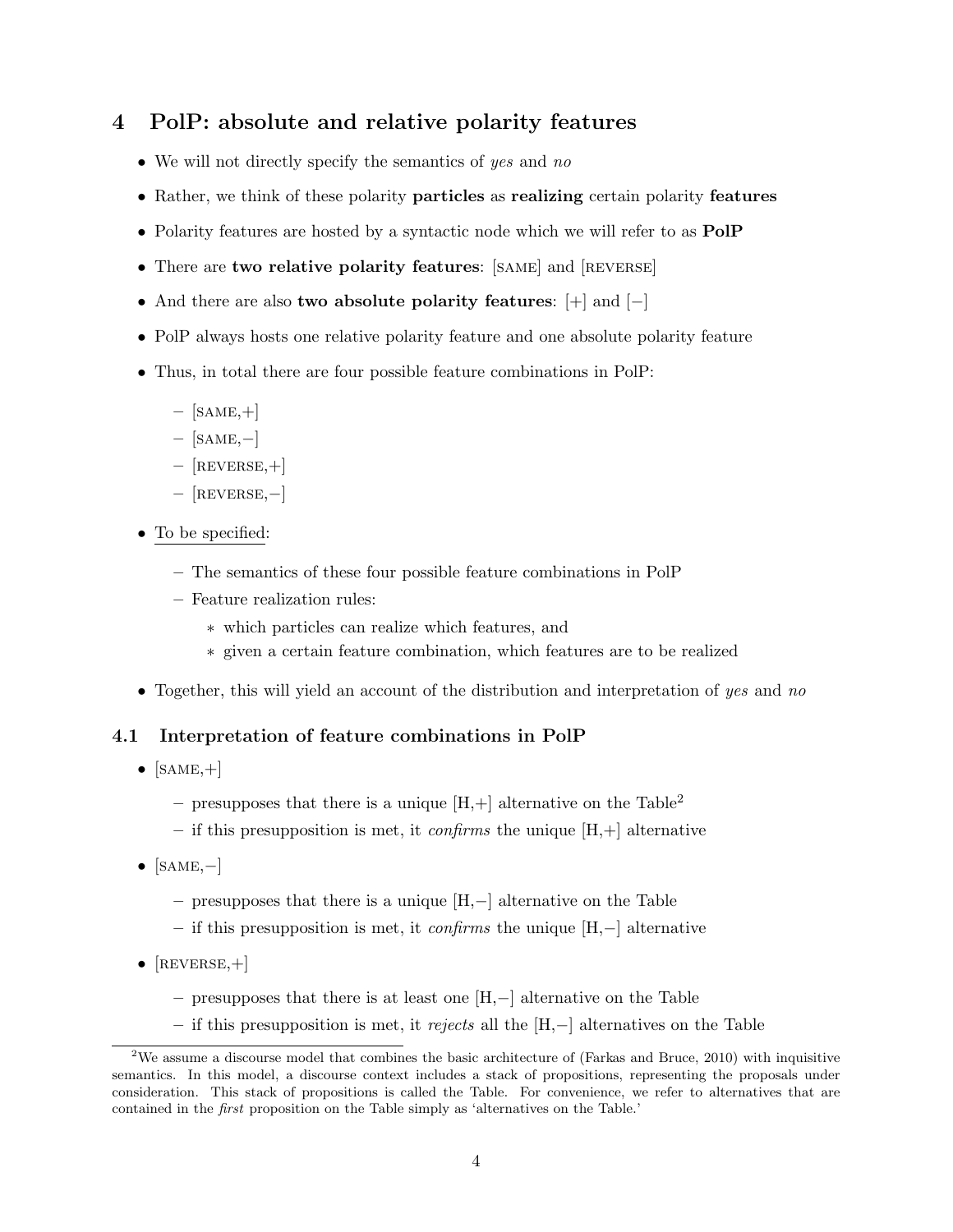- $[REVERSE, -]$ 
	- $-$  presupposes that there is at least one  $[H,+]$  alternative on the Table
	- if this presupposition is met, it rejects all the  $[H,+]$  alternatives on the Table
- Thus, the different polarity phrases are characterized by:
	- the polarity of the antecedent possibilities (positive or negative)
	- the relationship between the antecedent and the response (confirming or reversing)
	- the polarity of the response (positive or negative)

| antecedent | relation   | response | features      |
|------------|------------|----------|---------------|
|            | confirming |          | $[SAME,+]$    |
|            | confirming |          | $[SAME, -]$   |
|            | reversing  |          | $[REVERSE,+]$ |
|            | reversing  |          | REVERSE,-     |

### 4.2 Realization rules

- Which particles can be used to realize which features?
	- [SAME] and  $[+]$  can be realized by yes
	- $-$  [REVERSE] and [−] can be realized by no
- Thus, polarity particles in English do **double duty** 
	- they are used to realize both absolute and relative polarity features
- The use of one particle for [same] and [+], and another particle for [reverse] and [−] is common cross-linguistically (see Pope, 1976)
- Given a certain feature combination, which features are to be realized?

Features that are more marked have higher 'realization needs'

- (5) a.  $[-]$  is marked relative to  $[+]$ 
	- b. [REVERSE] is marked relative to [SAME]
	- c. the absolute polarity of a [reverse,+] or [reverse,−] response is marked because it contrasts with the polarity of the antecedent
- Overview of main predictions
	- (6) a. [SAME, +] can only be realized by yes
		- b. [REVERSE, $-$ ] can only be realized by no
		- c. [same,−] can be realized by yes or no
		- d. [REVERSE, +] can be realized by yes or no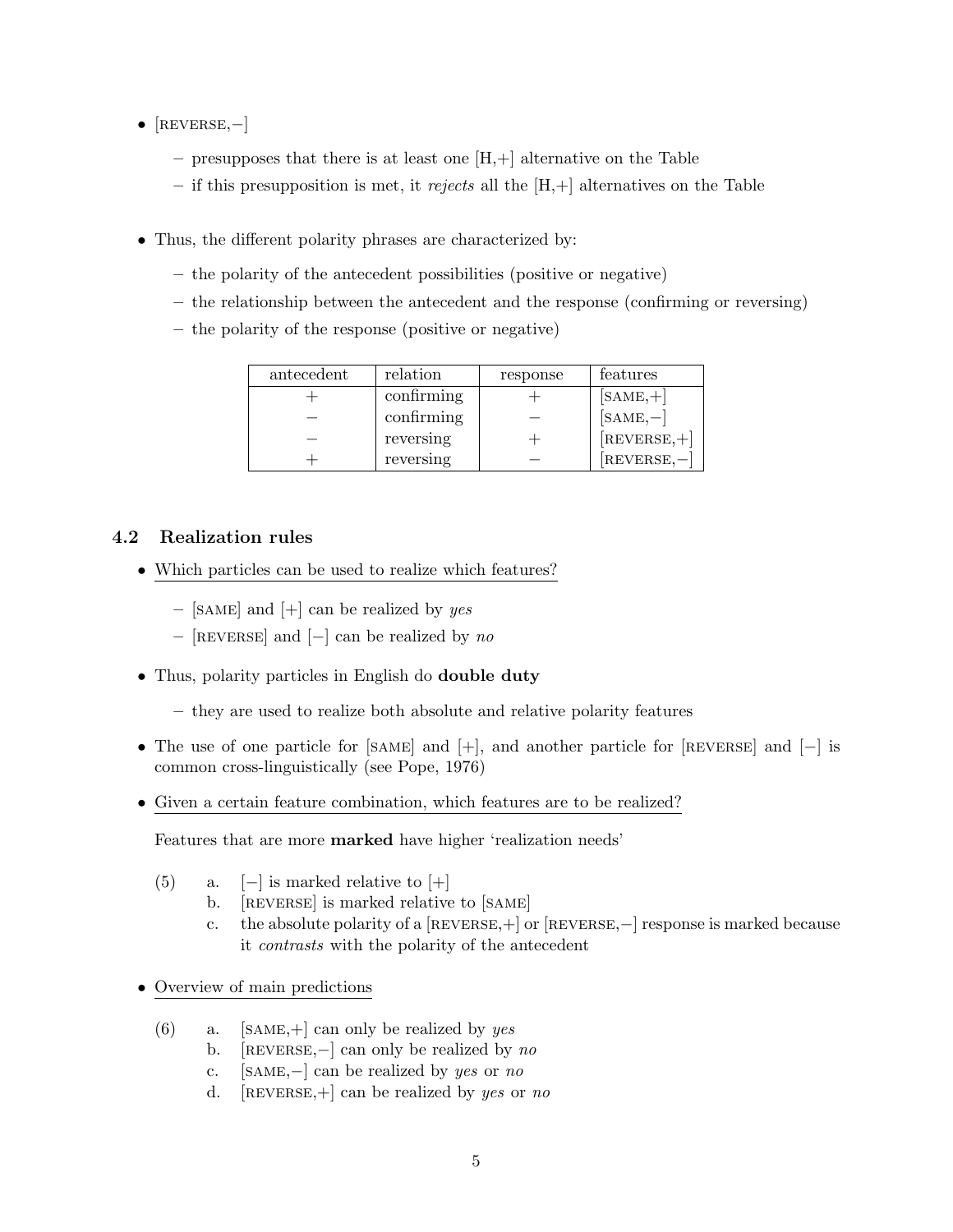- (7) a. In the case of  $[\text{SAME}, -]$  we expect a preference for *no* over yes because  $[-]$  is more marked than [SAME] (this is corroborated in Brasoveanu et al., 2011)
	- b. In the case of  $[REVERSE,+]$  both features have high realization needs; across languages we see different strategies to satisfy these needs
- In English,  $[REVERSE, +]$  polarity phrases must be accompanied by a clause with 'verum focus,' reflecting the contrastive positive polarity of the response:
	- (8) A: Peter didn't call. B: Yes, he DID. / No, he DID.
- Plausibly, the accompanying clause is obligatory because polarity particles themselves cannot carry the appropriate contrastive stress
- The full paradigm:

| (9)  | A: Peter called. / Did Peter call?<br>B: Yes, he did. $/*No$ , he did.                                         | $[SAME,+]$     |
|------|----------------------------------------------------------------------------------------------------------------|----------------|
| (10) | A: Peter called. / Did Peter call?<br>B: *Yes, he didn't. / No, he didn't.                                     | $[REVERSE, -]$ |
| (11) | A: Peter didn't call. / Did Peter not call?<br>B: Yes, he didn't. / No, he didn't. (preference for no)         | $[SAME, -]$    |
| (12) | A: Peter didn't call. / Did Peter not call?<br>B: Yes, he DID. $/$ No, he DID. (contrastive stress obligatory) | $REVERSE, +$   |

- Explanation of the division of labor between *yes* and *no*:
	- The fact that yes is used for [SAME] and [+], while no is used for [REVERSE] and [-], and the fact that this division of labor is common cross-linguistically, is not surprising given that [SAME] and  $[+]$  are the unmarked features, while [REVERSE] and  $[-]$  are the marked ones

### 4.3 Interim conclusions

- Main puzzle for the day has been solved: our account of polarity particles has been extended in such a way that it deals appropriately with negative questions and assertions
- Crucial elements of the extended account:

| - A distinction between positive and negative possibilities | (semantic refinement) |
|-------------------------------------------------------------|-----------------------|
|-------------------------------------------------------------|-----------------------|

- A distinction between absolute and relative polarity features (syntactic refinement)
- In the remainder of the talk, we will consider additional support for the account, based on:
	- Disjunctive questions and assertions involving negation
	- Polarity particle systems in languages other than English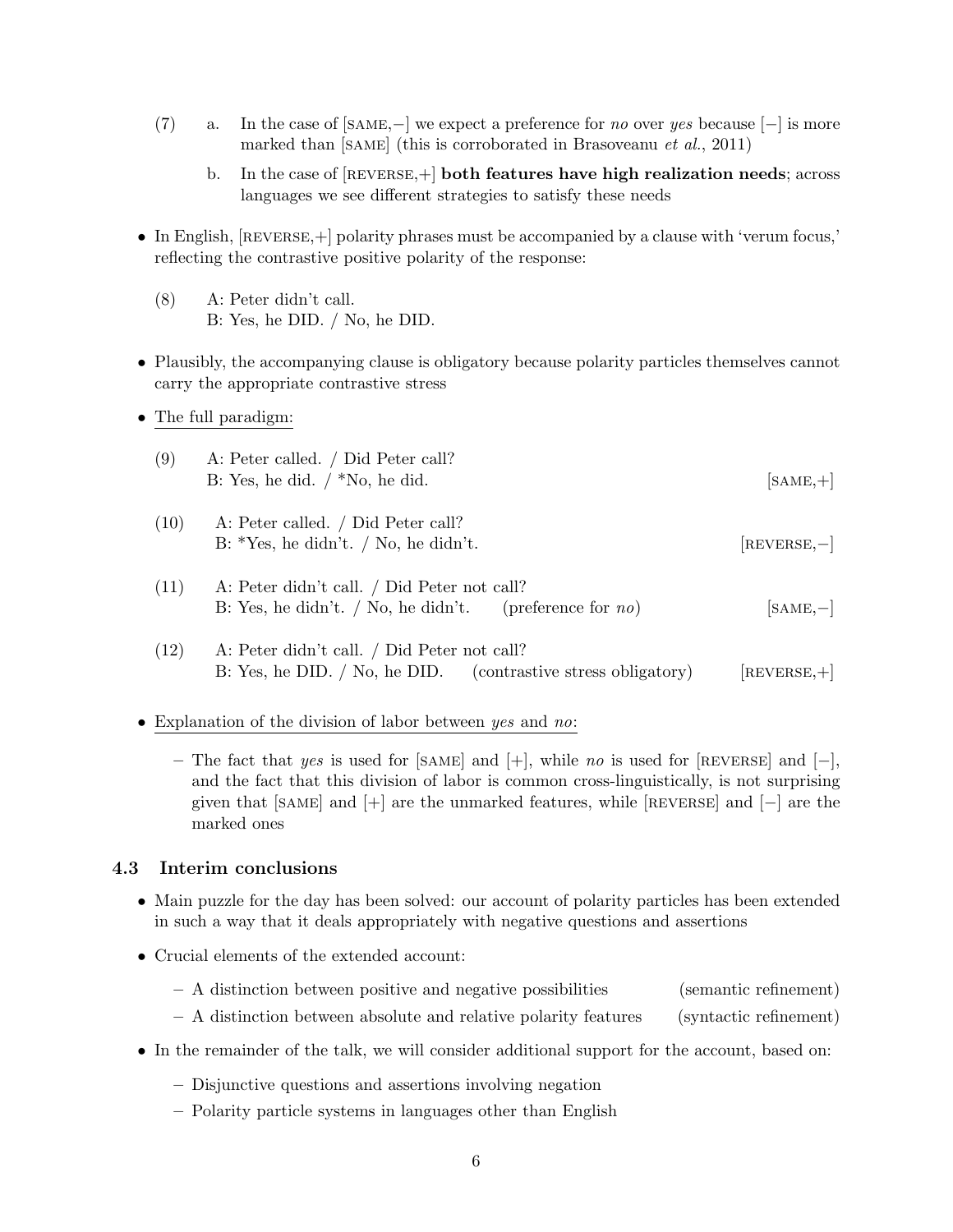# 5 Disjunctive questions and assertions

- Consider the following two alternative questions:
	- (13) Did Susan pass the exam, or did she fail? a. \*Yes, she did. / \*No, she did. b. \*Yes, she didn't. / \*No, she didn't.
	- (14) Did Susan pass the exam, or didn't she?
		- a. Yes, she did.  $/*$ No, she did.
		- b. \*Yes, she didn't.  $\sqrt{N_0}$ , she didn't.
- Alternative questions are generally assumed not to license  $yes/no$  responses
- Thus, the fact that  $(14)$  licenses  $yes/no$  responses is surprising
- We have a straightforward account of this observation:
	- The question in (14) highlights one positive possibility and one negative possibility
	- This means that both [same,+] and [same,−] particle responses are licensed
	- This is exactly what we see in (14a) and (14b), respectively.
- We also have an account for the fact that  $(13)$  does not license polarity particle responses:
	- The question in (14) highlights two positive possibilities
	- This means that [same,+] and [same,−] and [reverse,+] responses are not licensed
	- [reverse,−] is licensed, because there are positive antecedent possibilities
	- However, a [reverse,−] response rejects all the positive antecedent possibilities, which means in this case that it is **contradictory** (presupposing that Susan did do the exam)
- Thus, disjunctive questions provide additional support for the distinction between positive and negative possibilities and the distinction between absolute and relative polarity features
- This domain is explored in more detail in the paper

## 6 Typological considerations

- Given the assumed distinction between absolute and relative polarity features, we expect to find languages with different polarity particle systems
- In particular, we expect languages where particles don't do double duty, unlike in English
- We also expect to find different realization strategies in the case of  $[REVERSE,+]$
- In this section we will consider several languages with three polarity particles:
	- A language with two absolute particles and a specialized [reverse] particle (Romanian)
	- Several languages with a specialized particle for [reverse,+]
		- ∗ based on an adversative [reverse] morpheme (German)
		- ∗ or based on a special [+] morpheme (French, Swedish, Danish)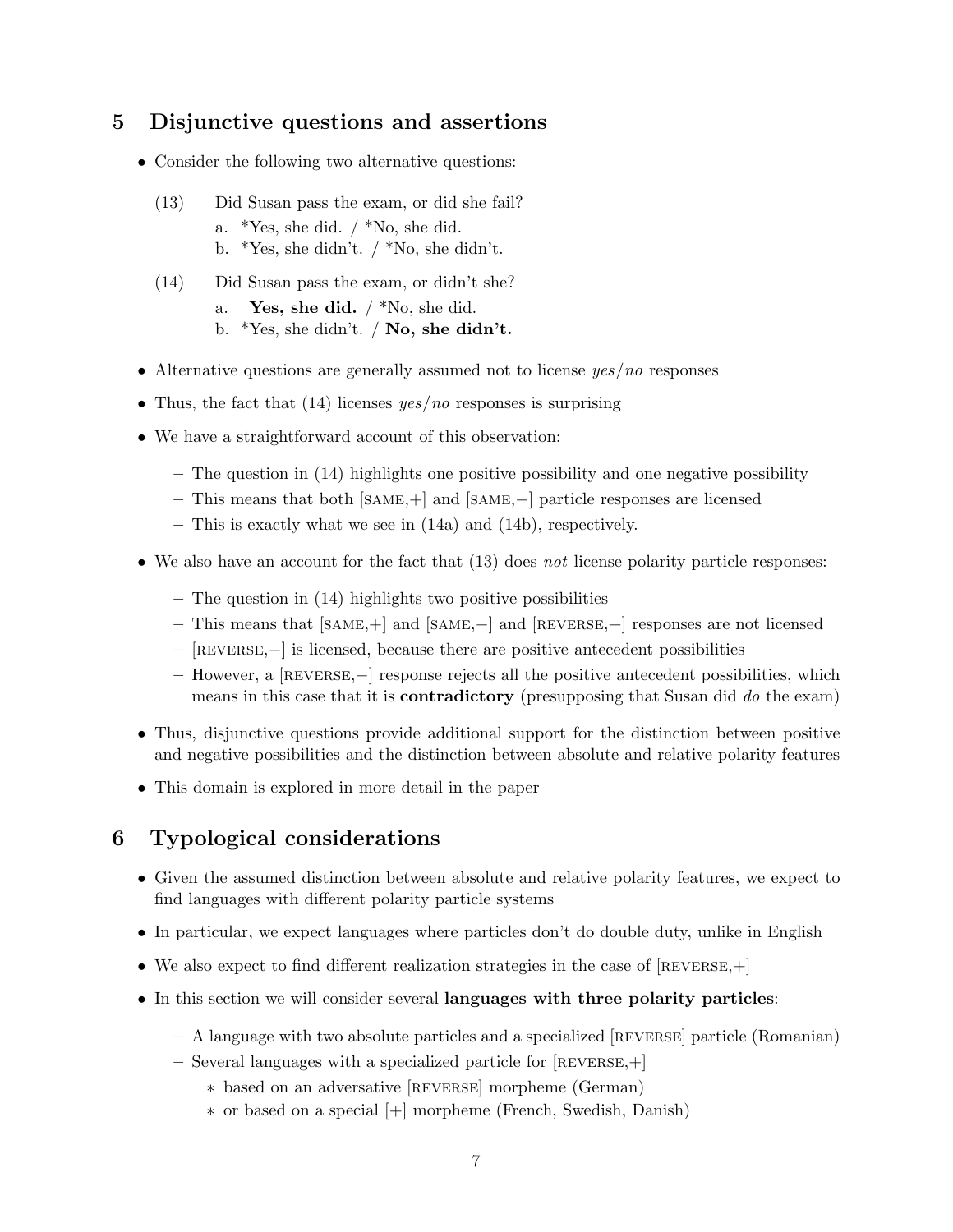### 6.1 A dedicated [reverse] particle: the case of Romanian

- Particle inventory: da, nu, ba (Farkas, 2011)
- Realization rules for Romanian: realization potential of polarity particles
	- $-$  da realizes [+]
	- nu realizes [−]
	- $-$  ba realizes [REVERSE]
- Realization rules for Romanian: realization needs of polarity features
	- Absolute features must be realized, either by a particle or by an accompanying clause
	- [same] is never realized
	- [reverse] is always realized in [reverse,+] responses
	- [reverse] is optionally realized in [reverse,−] responses to assertions
	- [reverse] is never realized in [reverse,−] responses to questions
- *da* realizes  $[+]$

| (15) | $[SAME,+]$<br>A: Paul a telefonat./A telefonat Paul?<br>$B: Da/^*Nu$ , (a telefonat).            | 'Paul called./Did Paul call?'<br>'Yes / $*$ No (he called)'. |
|------|--------------------------------------------------------------------------------------------------|--------------------------------------------------------------|
| (16) | $[REVERSE,+]$<br>A: Paul nu a telefonat./Nu a telefonat Paul?<br>B: Ba $da$ /*Nu, (a telefonat). | 'P did not call./Did P not call?'<br>'Yes, he DID.'          |

#### •  $nu$  realizes  $[-]$

- $(17)$  [SAME,-] A: Paul nu a telefonat./Nu a telefonat Paul? 'P did not call./Did P not call?' B: Nu, (nu a telefonat). 'No, (he didn't call).'
- $(18)$  [REVERSE,-] A: Paul a telefonat./A telefonat Paul? 'Paul called./Did Paul call?' B: Nu, (nu a telefonat). 'No, (he didn't call).'

 $\bullet$  *ba* realizes [REVERSE]

- $(19)$  [REVERSE, +] A: Paul nu a telefonat./Nu a telefonat Paul? 'P did not call./Did P not call?' B: Ba  $(da)/*nu$ , (a telefonat). 'Yes, he DID.'
- $(20)$  [REVERSE,-] A: Paul a telefonat.  $\blacksquare$ B: (Ba) nu, (nu a telefonat). 'No, (he didn't call).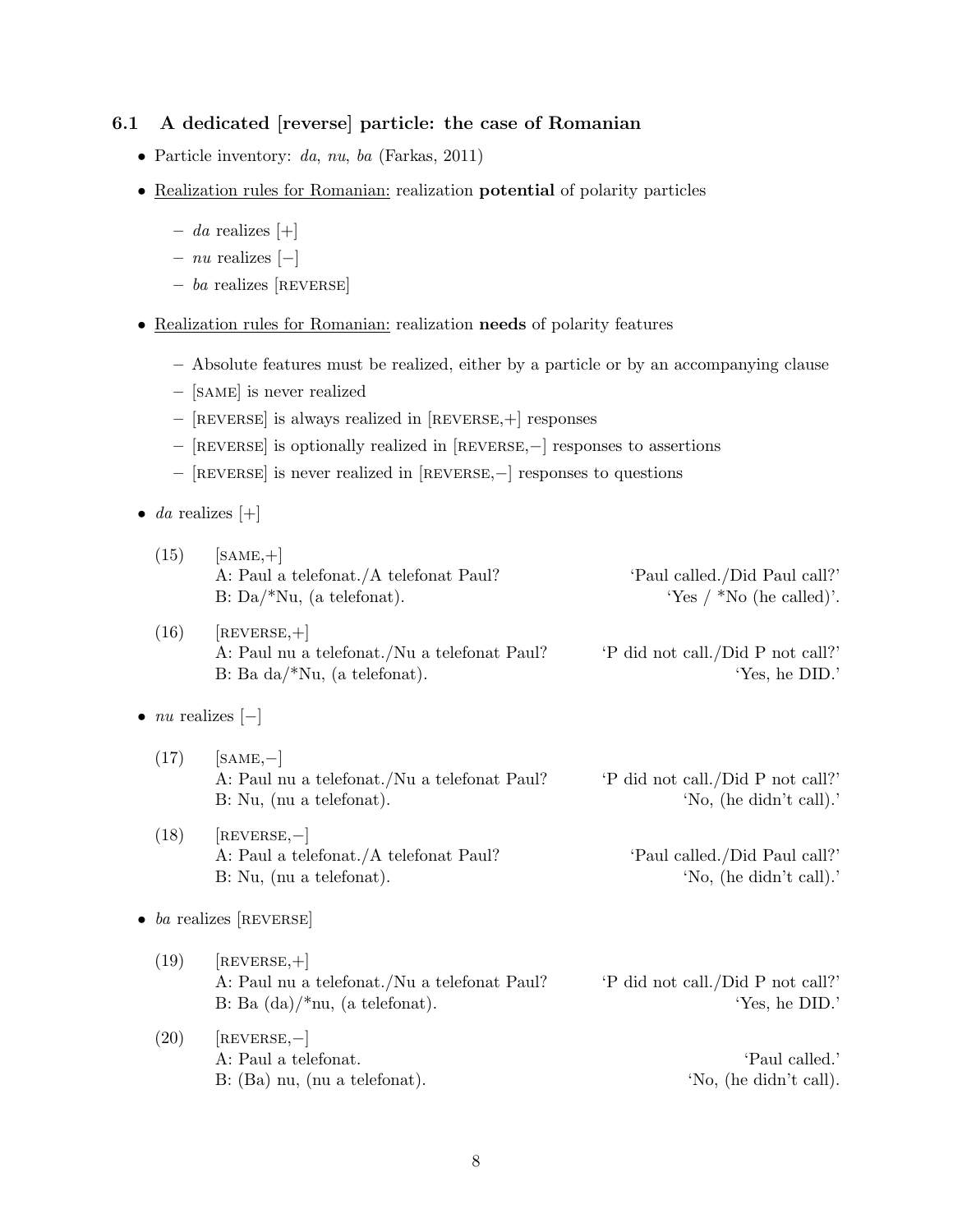• Absolute features must be realized (by particle or accompanying clause):

| (21) | a. A: Paul nu a telefonat.                                    | 'Paul did not call.' |
|------|---------------------------------------------------------------|----------------------|
|      | $B:$ *Ba. / Ba da. / Ba, a telefonat.                         | 'Yes, he DID.'       |
|      | b. A: Paul a telefonat.                                       | 'Paul called.'       |
|      | B: $*Ba. / Ba.$ mu, (nu a telefonat). $/Ba$ , nu a telefonat. | 'No, he DIDN't.'     |

- Realization of [REVERSE] in different types of responses:
	- $-$  In [REVERSE, +] responses, [REVERSE] is always realized: see (19)
	- In [reverse,−] responses to assertions, [reverse] is optionally realized:
		- $(22)$  [REVERSE,−] in reactions to assertions A: Paul a telefonat.  $\bullet$  'Paul called.' B: (Ba) nu, (nu a telefonat). 'No, he DIDN'T.'

#### – In [reverse,−] responses to questions, [reverse] is never realized:

| (23) | $[REVERSE, -]$ in reactions to questions |                  |  |
|------|------------------------------------------|------------------|--|
|      | A: Nu a telefonat Paul?                  | 'Did Paul call?' |  |
|      | $B:$ *Ba nu/Nu, (nu a telefonat).        | 'No, he didn't.' |  |

#### • The Romanian polarity particle system and our markedness considerations

- The existence of languages with a dedicated [reverse] particle and no dedicated [same] particle is in line with our markedness considerations
- We predict that there are no languages exhibiting the opposite pattern—a dedicated [same] particle but no dedicated [reverse] particle
- The behavior of the [reverse] particle is also in line with our markedness considerations:
	- ∗ [reverse,+] is more marked than [reverse,−] and thus has higher realization needs
	- ∗ Assertion reversal is more marked than question reversal: the former leads to a 'conversational crisis', while the latter doesn't.
- Main contrasts with English
	- Presence of a dedicated [reverse] particle
	- No overlap in the use of da and  $nu$ , because these polarity particles don't do double duty
	- $-$  High realization needs of  $[REVERSE,+]$  are satisfied by obligatory  $[REVERSE]$  particle
- Predictions concerning other three polarity particle systems with a dedicated [REVERSE] particle:
	- Realization of [+] could be optional, because [+] is relatively unmarked
	- $-$  In this case, solo [REVERSE] would be possible in [REVERSE,  $+$ ] responses (Hungarian)
	- Realization of [reverse] could be obligatory throughout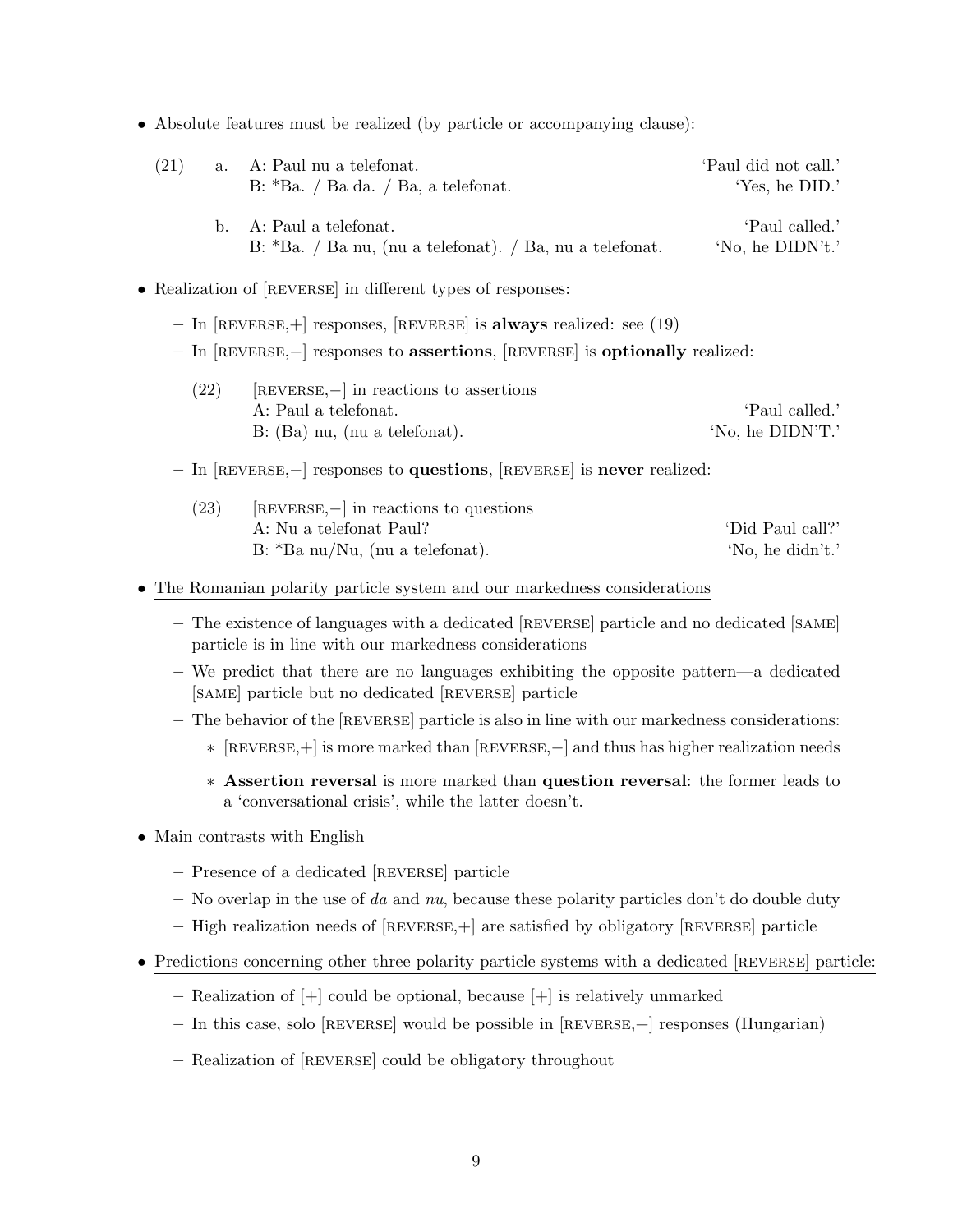### 6.2 A dedicated [reverse,+] particle: the case of French and German

- Languages with basic absolute polarity particles may have a special [REVERSE, +] because no absolute polarity particle can realize both features and yet both have high realization needs.
- Special [REVERSE, +] particles may consist of a special [+] particle or a special [REVERSE] particle.

#### 6.2.1 Languages with a special  $[+]$  particle for [reverse, $+]$ : French

- Polarity particles in French: *oui*, *non*, *si*
- Features realized by each particle:
	- $-$  *oui* realizes [+]
		- $(24)$  [SAME, +] A: Claude est à la maison.  $\bullet$  'Claude is at home.' B: Oui, (elle y est). 'Yes, (she is.)'
	- non realizes [−]
		- $(25)$  [SAME,-] A: Claude n'est pas à la maison. 'Claude is not at home.' B: Non, (elle n'y est pas). 'No, (she isn't).
	- $si$  realizes [REVERSE, $+$ ]
		- $(26)$  [REVERSE, +] A: Claude n'est pas à la maison. 'Claude is not at home.' B: Si, (elle y est). 'Yes, she IS.'

 $(27)$  [REVERSE,-] A: Claude est à la maison. 'Claude is at home.' B:  $*Si/Non$ , (elle n'y est pas). 'No, (she isn't).'

#### 6.2.2 Languages with a special [reverse] particle for [reverse,+]: German

- Polarity particles in German: ja, nein, (ja) doch
- Features realized by each particle:
	- ja realizes [+]
		- $(28)$  [SAME, +] A: Katharina ist zu Hause? 'Katharina is at home.' B: Ja, (sie ist zu Hause). 'Yes, she is.'
	- nein realizes [−]
		- $(29)$  [SAME,-] A: Katharina ist nicht zu Hause. 'Katharina is not at home."

B: Nein, (sie ist nicht zu Hause). 'No, she isn't.'